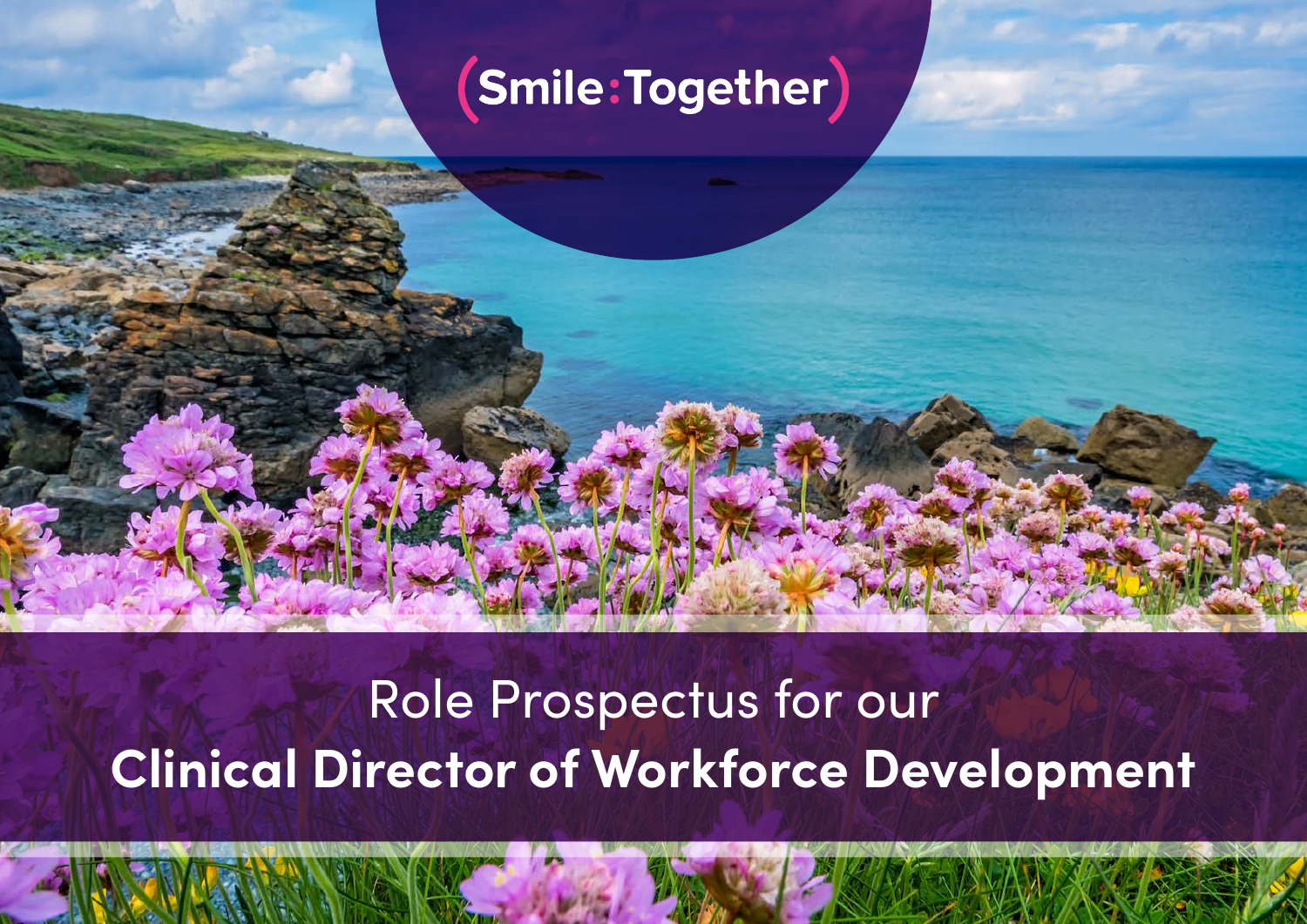# **Welcome**

#### **Thank you for your interest in our exciting new opportunity for a Clinical Director of Workforce Development.**

Smile Together Dental CIC is a successful employee-owned Cornish social enterprise where we often do things differently. This new salaried senior leadership role is no exception – an exciting opportunity to join us as a Board Director, providing four to five days per week clinical leadership (practicing with us for the other day if you so wish) and helping to steer our people and our business during the next phase of our ambitious growth and development.

This is a challenging but hugely rewarding opportunity requiring excellence, experience, dedication and flexibility alongside an inherent commitment to care for our patients and our people. Read what it's like to lead and practice in a dynamic dental company like Smile Together on page 8.

We hope this Prospectus inspires you to find out more about joining us and keeping our people, our patients and our communities smiling!

We look forward to hearing from you and, even better, receiving your application by our deadline of **5pm on Friday 29th April 2022**.

Good luck!



**John Burchill**  Chair of the Board





**Paul Critchley**  Managing Director







Current workforce of around 130 people with 100% employee ownership

85 schools and nurseries regularly visited by our Brighter Smiles team





40,000 patients treated each year



Provide 3 x as much verifiable CPD as clinicians require

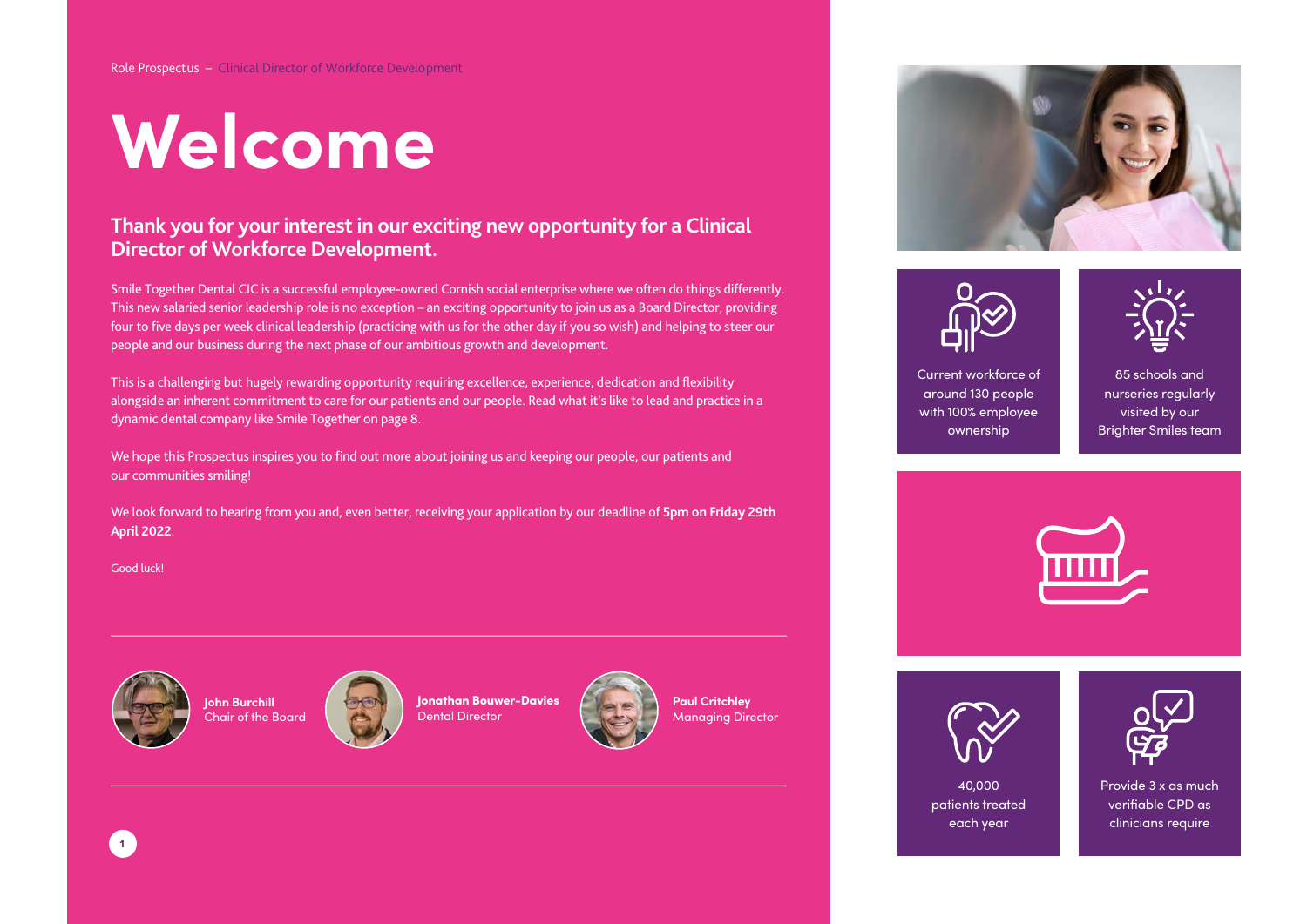



Over 5,000 children regularly engaging in oral health activities

>3,000 private patients registered for routine private care



invested into patient facilities and our local communities



awards since 2016, winning 14





Role Prospectus – Clinical Director of Workforce Development

# **Company Profile**

#### **Our mission and vision at Smile Together is to tackle oral health inequality for healthier happier communities.**

Covering Cornwall and the Isles of Scilly, we're one of the South West's largest NHS referral and emergency dental care providers. We're proudly commissioned by NHS England to provide urgent and emergency dental treatments for people who don't have their own dentist, run out-of-hours surgeries and apply expert skills to treat children and adults with a range of special care needs alongside oral surgery, children's orthodontics and treatments under general anaesthetic in a hospital setting. We also deliver NHS care and competitively priced private dentistry from practices based in the heart of their communities, see children for free and run dedicated clinics for children in care and those experiencing homelessness.

We're an award-winning and innovative mission-led organisation. We function as an employee-owned community interest company and social enterprise with clear rules about reinvesting our profits back into patient facilities, our community and the environment – **over £6 million to date!** 

Each year our Brighter Smiles campaign brings practical tooth-brushing clubs, fluoride varnishing and oral health education to around 5,000 children in areas of high decay across Cornish communities, while our awardwinning Smiles At Sea campaign sees our team visiting harboursides across Cornwall and Devon to provide dental treatments and oral health advice to fisherfolk who rarely get the chance to visit a dentist due to the demands of their work. Our teams frequently reach further into their local communities, partnering with local charities and doing what they can to improve oral health outcomes.

Our investment into accessible patient facilities is transforming dentistry provision in the county for patients who need us most, with facilities not previously available locally. This includes a brand-new, purpose-designed dental centre in Bodmin which was chosen by NHS England as the county's first Urgent Dental Care Hub in 2020, one of four that we continue to operate alongside coordinating countywide Hub referrals.

We're a committed and friendly values-based team that puts our people, our patients, our community and increasingly our planet first.

**www.smiletogether.co.uk**

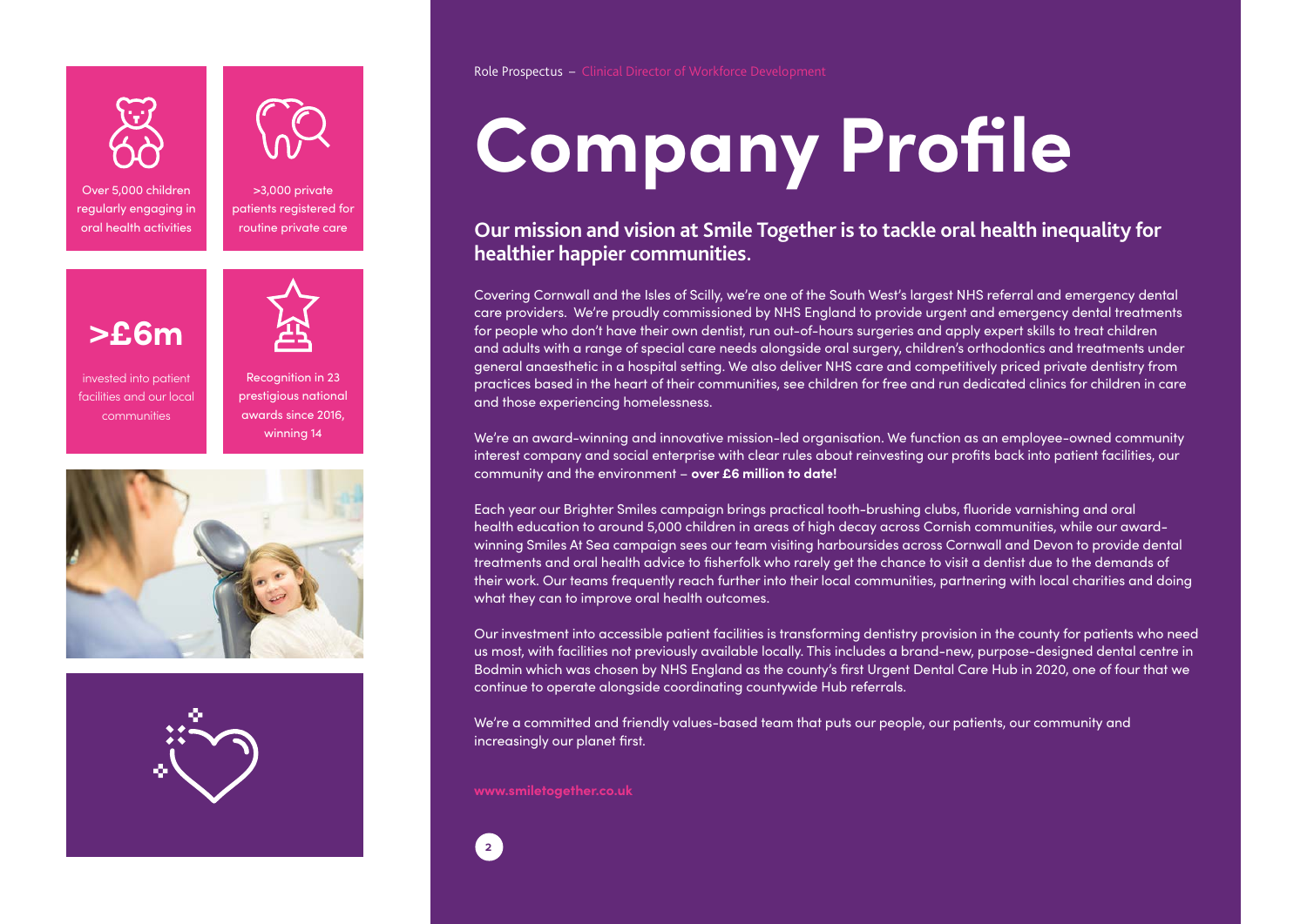## **Dental Provision**

**Cornwall and the Isles of Scilly is undoubtedly one of the most beautiful parts of the country, with a largely rural population of just over 560,000 people (less than 2,500 living on the island communities of Bryher, St Agnes, St Martin's, St Mary's and Tresco, surrounded by a further 140 smaller uninhabited islands).**

With stunning coastal and moorland backdrops, an array of pretty villages and towns plus the city of Truro with its spectacular cathedral, Cornwall provides an unrivalled choice for one of the best possible worklife balances available.

However, about half of the population of Cornwall are unable to access a General Dental Practitioner of which there are about 200, and the county also has areas of significant deprivation, hence our strong focus upon doing whatever we can to make a difference to the oral health of local communities.

We operate a number of commercially driven, forward-looking practices across the county with modern, fullyequipped surgeries with digital x-ray systems, dedicated nursing support and high-level professional services and management support. Our locations provide a very relaxed environment for patients but, due to the nature of the dentistry we provide, can nonetheless be clinically challenging.

#### **Your responsibilities will include:**

Supporting the development of all clinical services including Special Care, Paediatrics, General Dental Services, Orthodontics, Urgent and Emergency Care and Minor Oral Surgery through working as part of the Clinical Leadership team and as a Director of Smile Together holding a voting position on the Board.

Promoting good clinical practice through supporting and mentoring clinical colleagues and enhancing workforce development through building relationships across health and social care services throughout the South West.

Providing day-to-day and strategic leadership to our dentists and therapists, working closely with our Professional Support teams. This will include recruitment and selection, induction, performance management/appraisal, clinical governance, ongoing training, development, and support of individual all team members, enabling resilient and sustainable workforce development.



For more details about this specific role please see the Job Description and Person Specification on our website at:

**[smiletogether.co.uk/](http://www.smiletogether.co.uk/current-vacancies) [current-vacancies](http://www.smiletogether.co.uk/current-vacancies)**

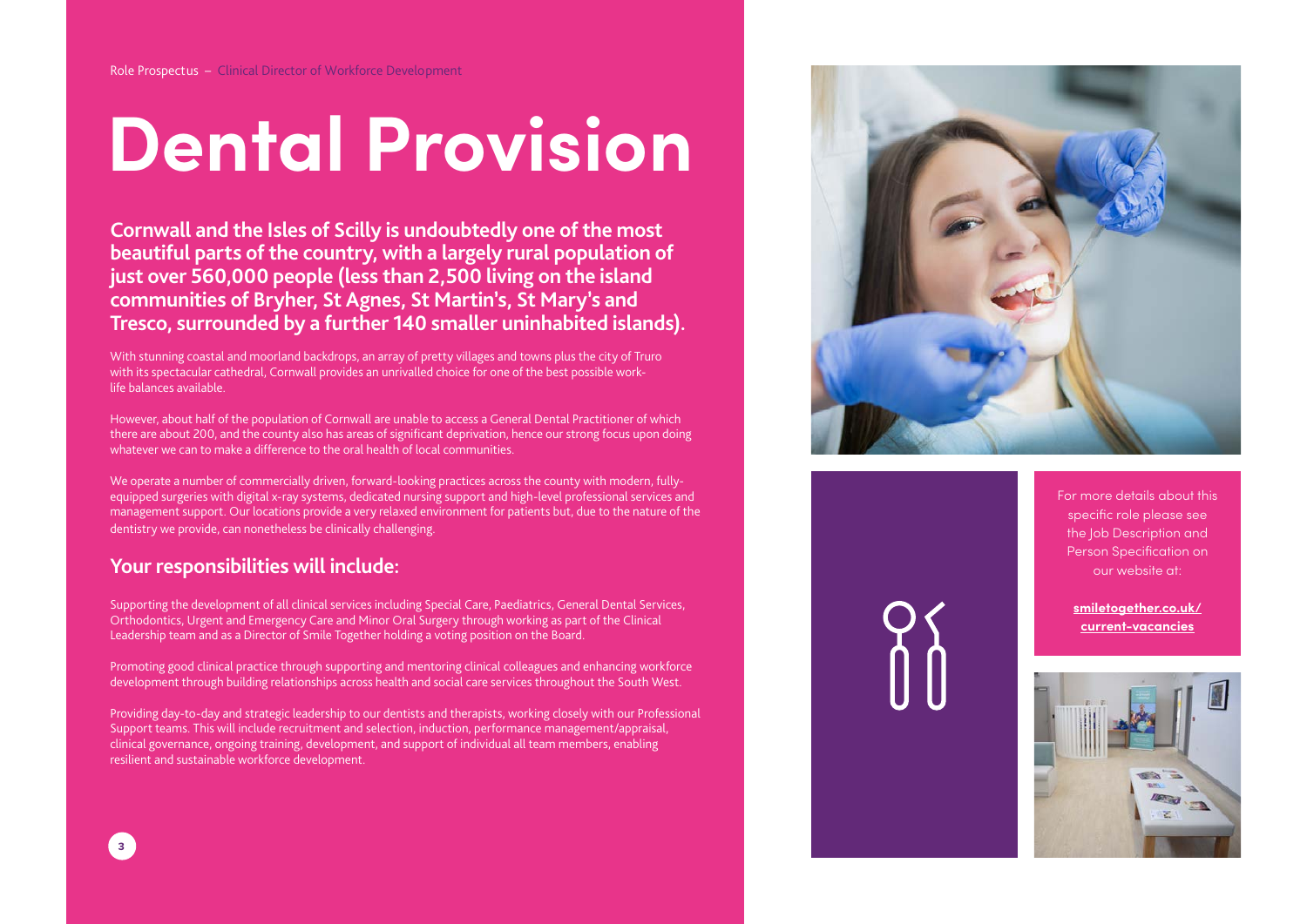





Role Prospectus – Clinical Director of Workforce Development

### **Cornwall Life**

**The challenges in this role are easily offset by one of the best possible 'work-life' balances available.** 

Cornwall is a stunning place to visit but an even better place in which to live and work. There's a distinctly different attitude towards life than other parts of the UK - it's relaxed, welcoming and friendly with a lifestyle that you can pick and choose from.

The coastline features large stretches of sandy beaches, dramatic rocky coves and stunning seascapes complemented by spectacular moorland. Across the county are amazing archaeological sites, beautiful walks and scenery along miles of coastal and country paths and nature trails.

Cornwall has a milder climate than the rest of Britain, providing perfect conditions for exotic plants and animals so look beyond the coastline and you'll be rewarded with world-class galleries, fantastic food and many one-of-a-kind attractions.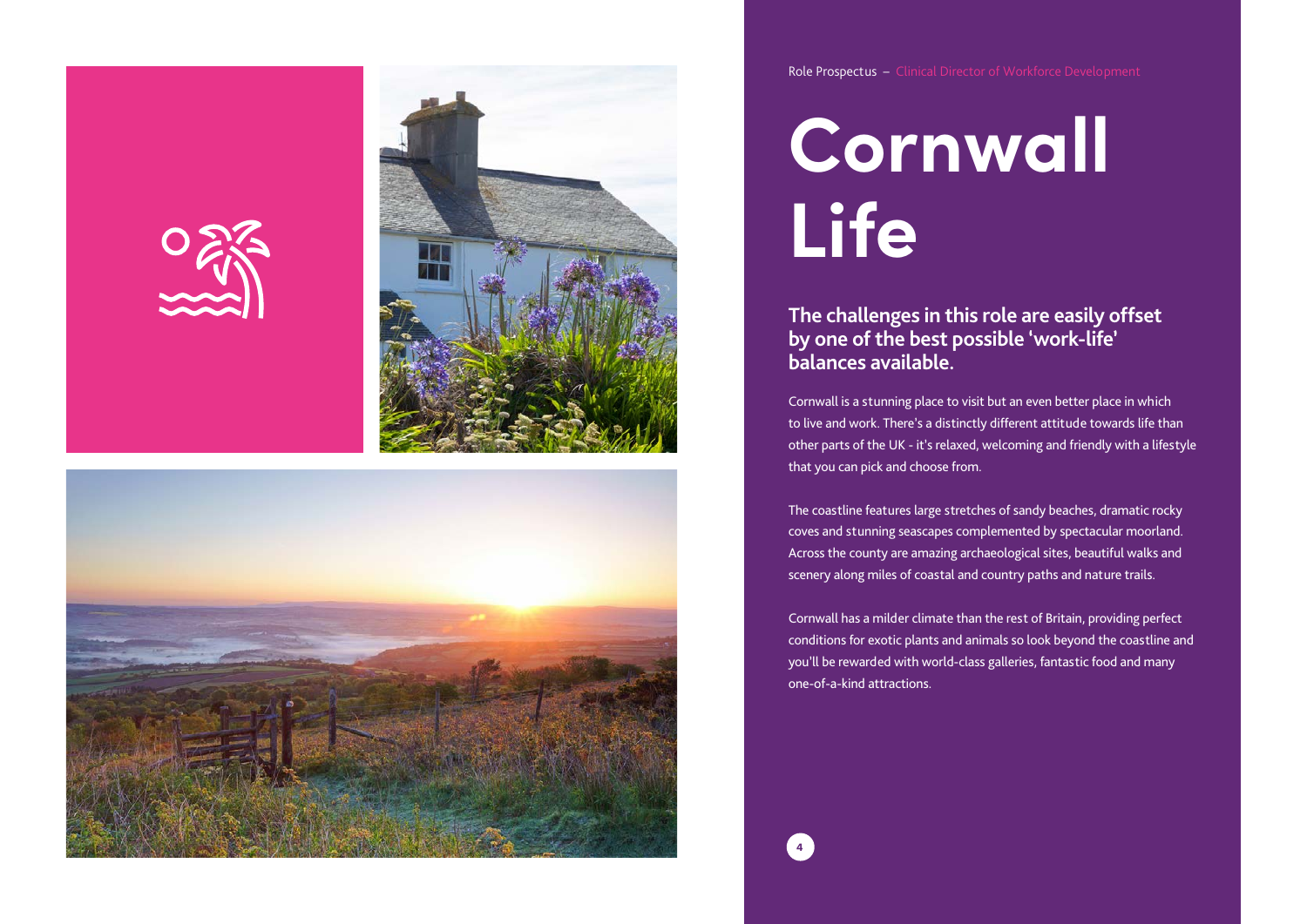## **Cornwall Life**

**Naturally the clear blue water and golden beaches are a big draw and the tranquil backdrop of the Atlantic really sets Cornwall apart as one of the most enchanting places in the modern-day world which is not as isolated as you might think.** 

There are only a few parts of the A30 and A38 left to dual, mainline railway stations from Plymouth right through to Penzance, and both Newquay and Exeter airports are international hubs that connect passengers to the rest of the world.

There is ample nursery, school, further and higher education provision across the county, and we work hard to engage Cornish children in prevention activities and attending for routine dental appointments.

Anyone who has been falls in love with Cornwall - you might not be able to put your finger on it right away, it may be a mixture of emotions, but either way we know that when you arrive you will have the time of your life.





Further information on Cornwall can be found at:

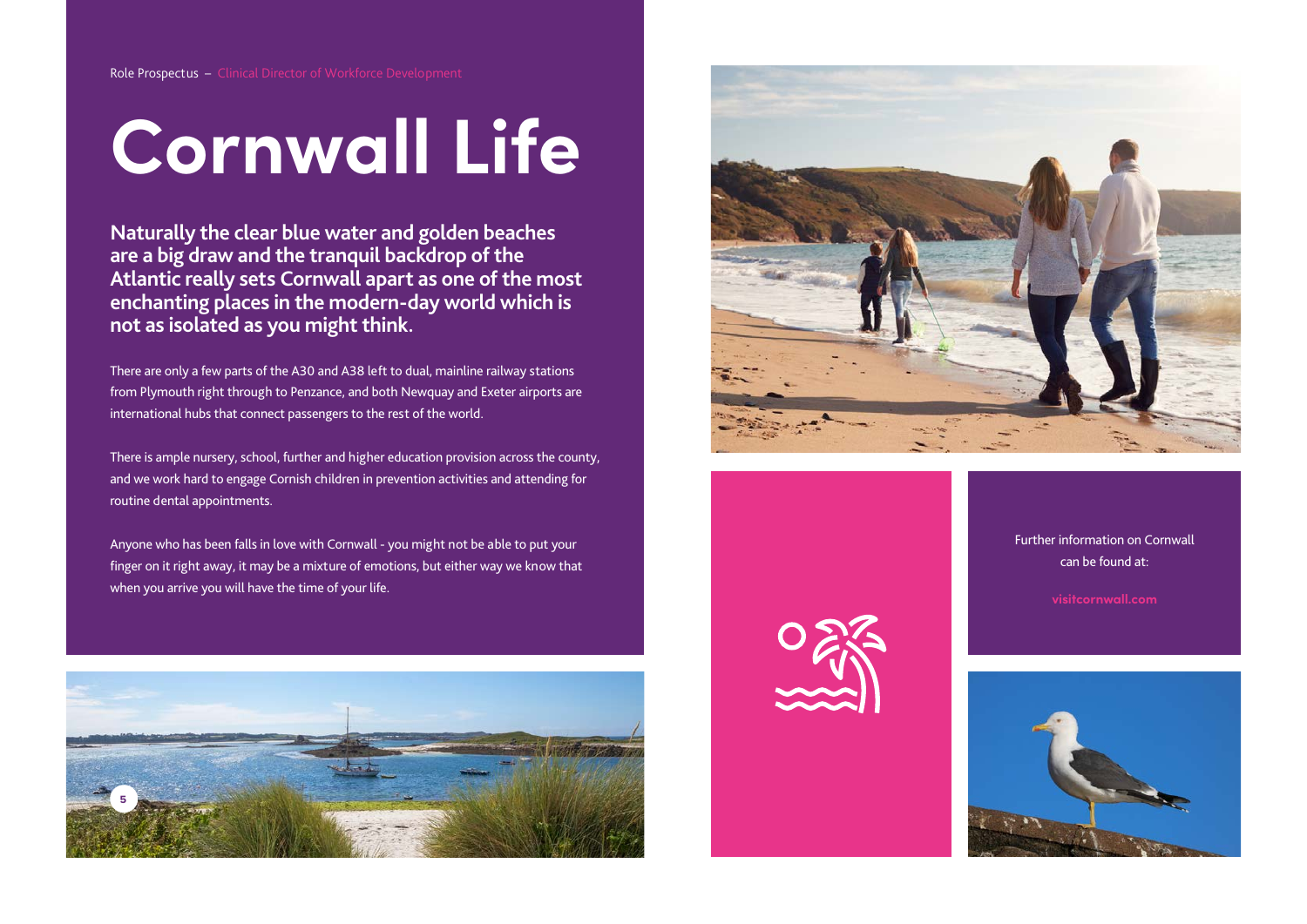





Role Prospectus – Clinical Director of Workforce Development

# **The Package**

**For the right experienced dentist looking for an exciting leadership opportunity there is an extended package to reflect the requirements of the role.** 

#### **Salary and hours of working:**

The salary for this strategic senior leadership post will be commensurate with the market rate nationally, complemented by a valuable range of additional benefits that come from joining an employee-owned community interest company!

Our standard full time contract is 37.5 hours per week (excluding breaks).

#### **Relocation:**

We provide a personal relocation support package of up to £8,000\* to help you make the move to Cornwall (where appropriate).

There is a friendly support network at Smile Together with an induction colleague assigned to assist your transition to our company.

#### **Annual leave and Bank Holiday Entitlement:**

32 days annual leave per annum plus Bank Holidays each year (pro rata if not working full time).

\*Conditions apply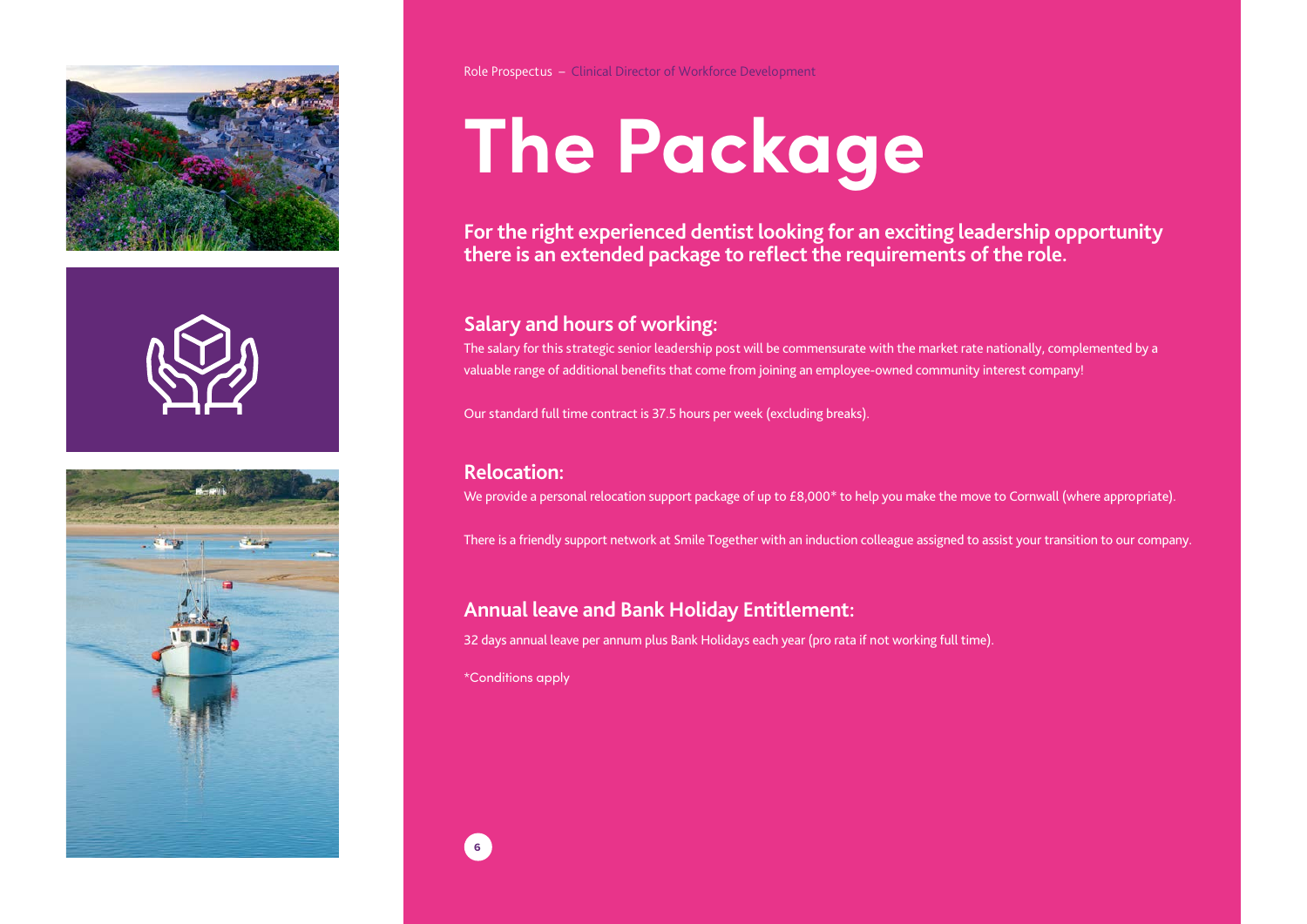### **And there's more!**

#### **Training and CPD:**

A dedicated training package, both clinical to maintain your CPD and wider professional development via our Smile Together Training Academy.

#### **Unique benefits from being part of an employee-owned CIC:**

The opportunity to become a shareholder\* and have a genuine voice in our employeeowned business with an amazing employee benefits package, a friendly support network and an induction colleague assigned to assist your transition to our company.

We also pay our dentists' indemnity and GDC registration fees (pro rata) and 100% laboratory fees.

**But above all:** An outstanding work-life balance in a beautiful part of the country

\*Conditions apply





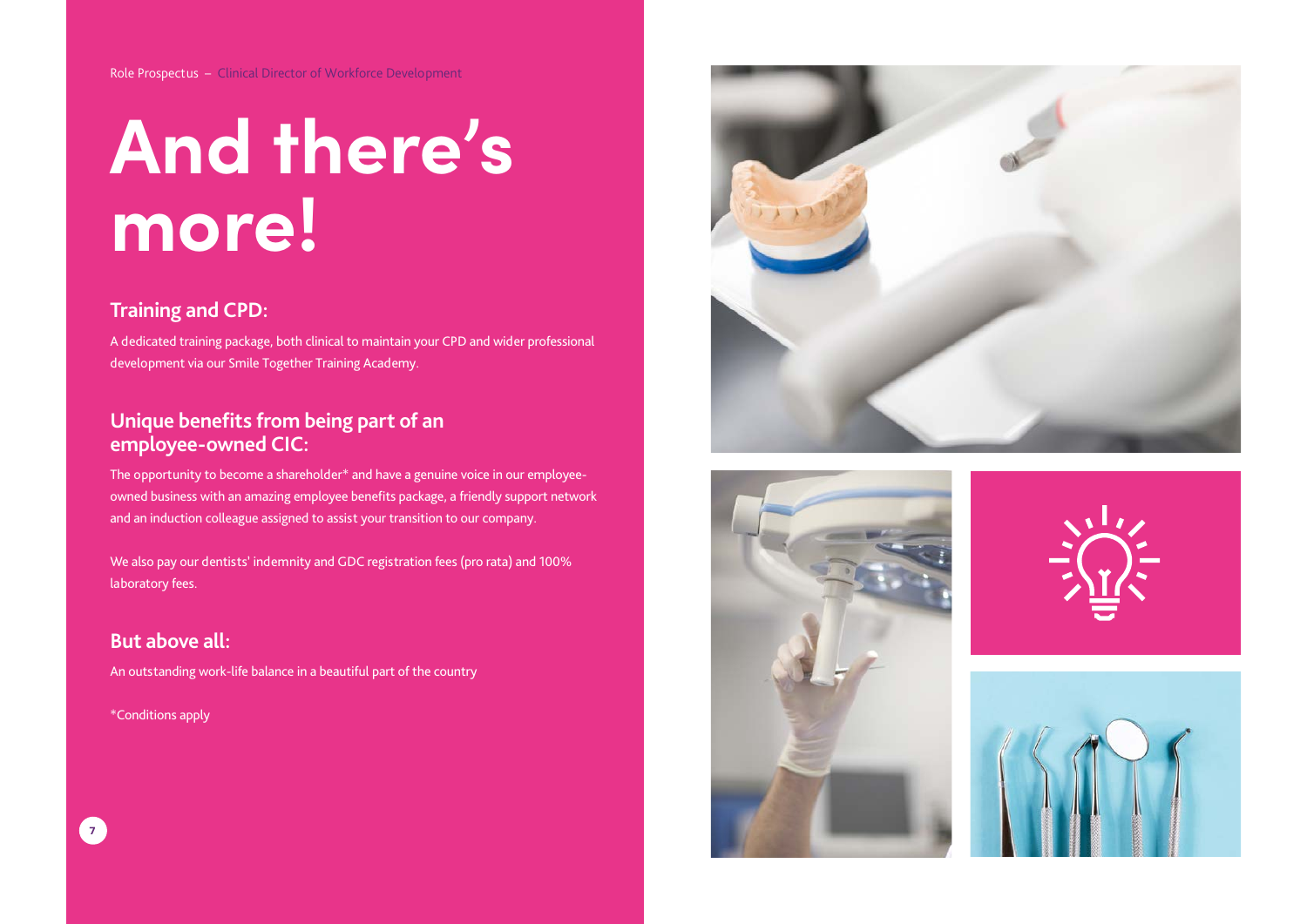



## **Leading and working in Smile Together!**

*"As Dental Director I have ultimate responsibility for clinical team leadership across all aspects of our business, from our most complex special care community provision to private dentistry.* 

*I'm a Director on the Smile Together Board and strategically lead the clinical development of our dental services across the whole care pathway to ensure we continue to deliver the highest standards of clinical care and an excellent patient experience whilst meeting contractual and quality targets, all whilst keeping us at the forefront of changes within the national dental landscape.*

*It's a huge role with enormous potential and ambition for more, hence the need for a senior Clinical Director for Workforce Development to work alongside myself and our Clinical Director for Quality Assurance and Patient Safety. Not only will you be supporting with clinical leadership but you'll be helping to make a real difference for our people, our patients, our business and our community.*

*In our employee-owned CIC everyone has a genuine voice in our business and can be deeply involved in clinical and professional service*  improvement, business growth and development. This results in some great debate, discussions and ideas which have to be carefully and *consistently managed and led. We're all excellent ambassadors both within our business and externally; we frequently work in partnership with patients, clinicians, commissioners and other key stakeholders, and have worked hard to build our reputation.*

*The most fun and inspiring aspect of a clinical leadership role here is the time we get to spend with our extraordinarily dedicated, experienced and professional team of clinicians working so hard on behalf of their patients. The biggest challenge in my role is needing to be everywhere at once and geographically Cornwall's a pretty big county with some significant oral health inequalities to tackle – being able to share this load even further will certainly add a spring to my step in 2022!"*

**Continued overleaf**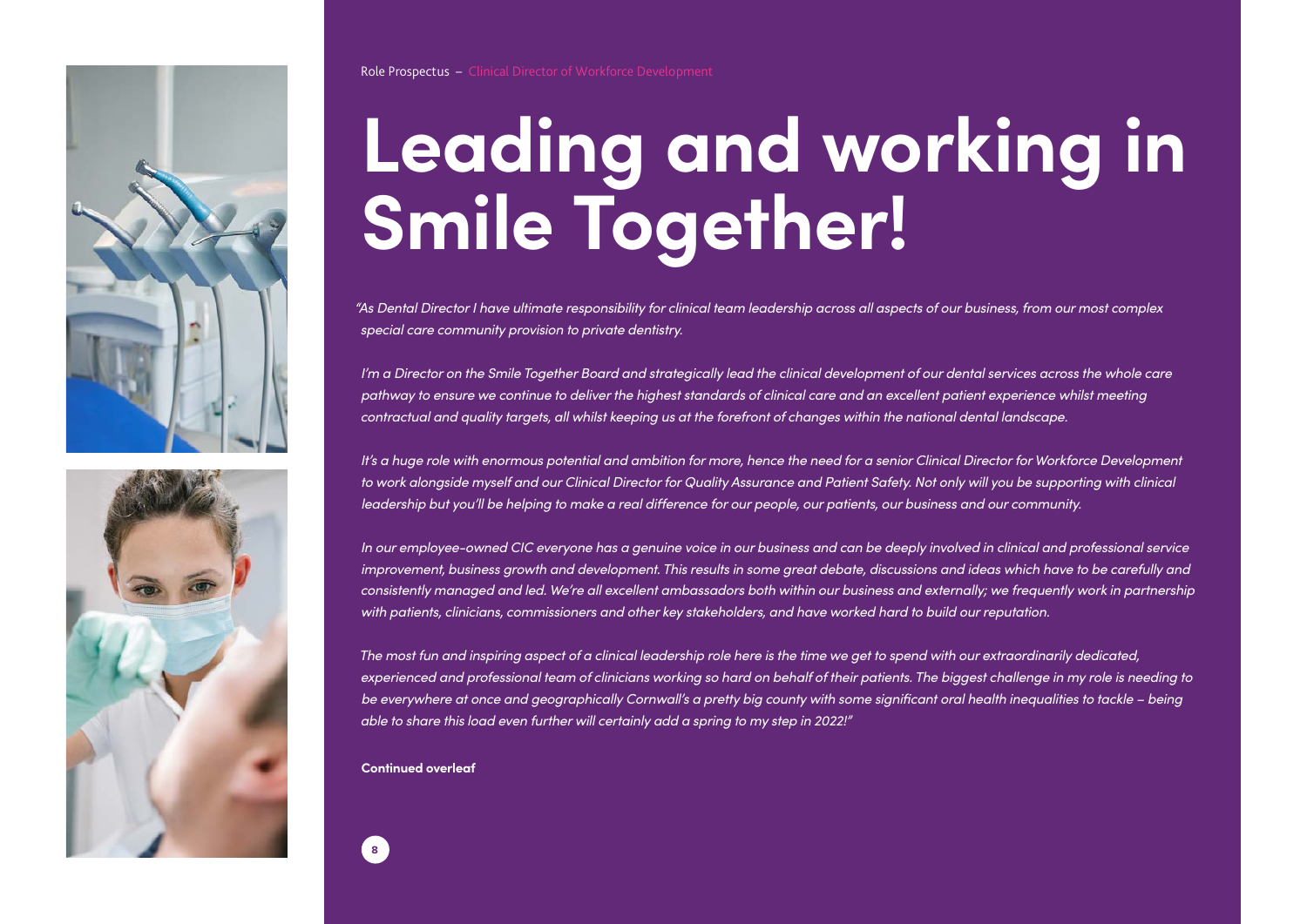### **Why work here?**

#### **To anyone considering joining Smile Together I'd say do it!**

*"Patients are at the very heart of everything we do, everyone is proactive, innovative and keen to improve – it's a selfless organisation in that respect and just as good as it appears from the outside where, being employee-owned, everyone's opinion counts. For me it's not about the money, it's about making that difference.*

*Our practices are relatively well appointed with modern surgeries, digital radiography and OPG, and such capable and supportive dental therapists and nurses who know how to care for the range of patients that we treat. In summer we can get busier if visitors to the county experience dental issues alongside the local population but Smile Together never has the high pressure feel of a targetdriven urban practice.*

*You need to be a people person. Although geographically spacious, Cornwall is a 'small county' and you will be living amongst your colleagues and your patients.*

*There is a brilliant opportunity to have a perfect work life balance. We have glorious surf-ready beaches, fantastic walks, the chance to swim in the beautiful sea, sail and windsurf, paint, create, explore! The food is amazing, we have fresh fish and seafood delivered to our doorsteps, friendly local eateries and some fantastic boutique hotels and restaurants.*

*I hope that you feel inspired to find out more".*

**Jonathan Bouwer-Davies, Dental Director**







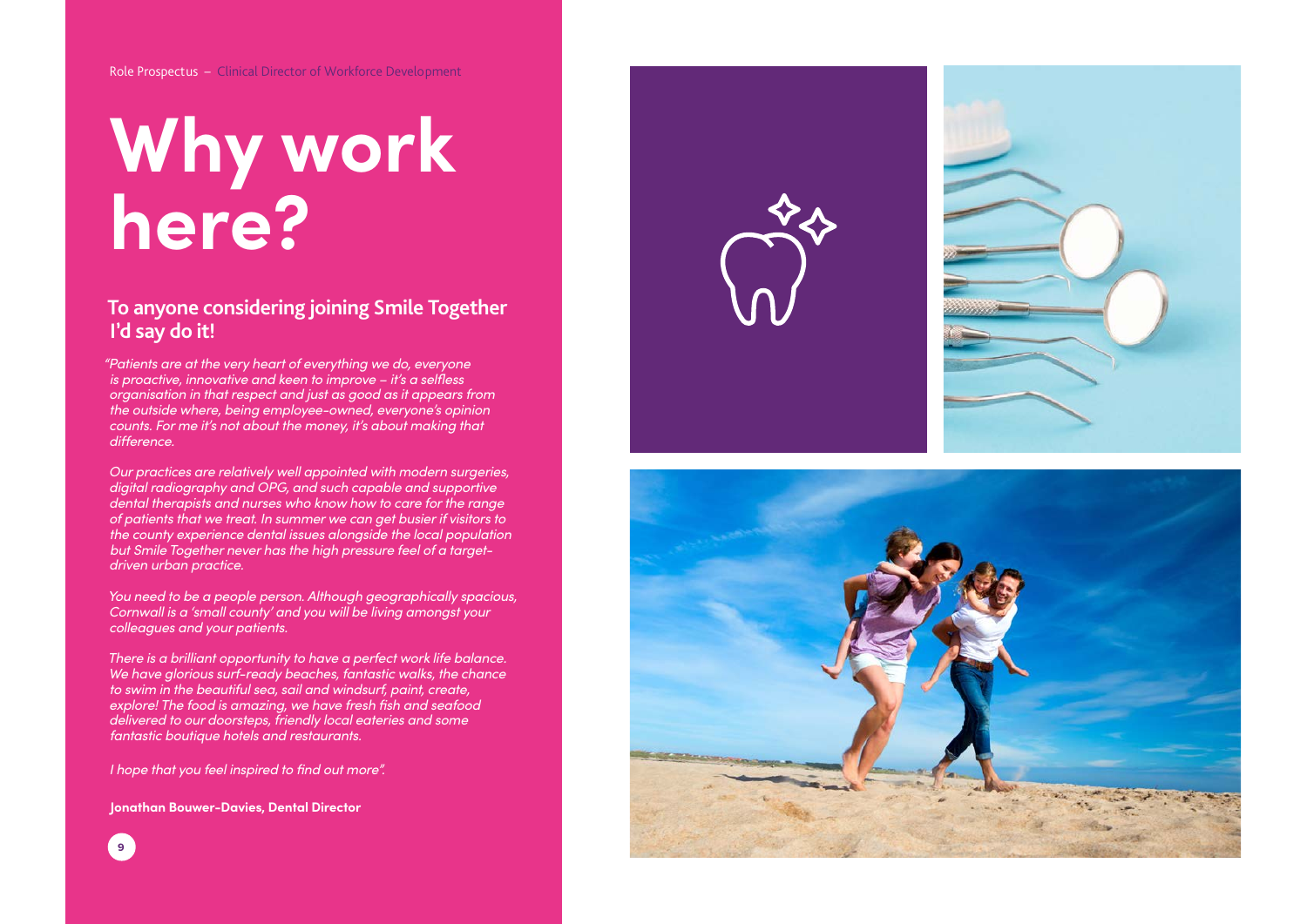



Role Prospectus – Clinical Director of Workforce Development

### **How to apply**

#### **Please email:**

Jonathan Bouwer-Davies, Dental Director **jonathan.bouwer-davies@smiletogether.co.uk** to arrange an informal discussion.

We'd love to hear from you and even better invite you to visit us and experience what our work and coastal environments have to offer! Any travel and accommodation expenses incurred will be reimbursed.

Alternatively send us your current CV with a covering letter outlining why you'd be a great appointment for us to **joinus.smiletogether@nhs.net.** You can also register on our website at **smiletogether.co.uk/careers-portal/register-with-us/**

#### **Don't miss out!**

This opportunity closes at 5pm on **Friday 29th April 2022**, so if you think this is the opportunity for you please do contact us as soon as you can.

We're a committed and friendly team that puts our people and patients first – we hope you'll consider joining us in leading and further developing our valued dental service across Cornwall and the Isles of Scilly and help to keep our patients and communities smiling.

Our successful candidate certainly will be!